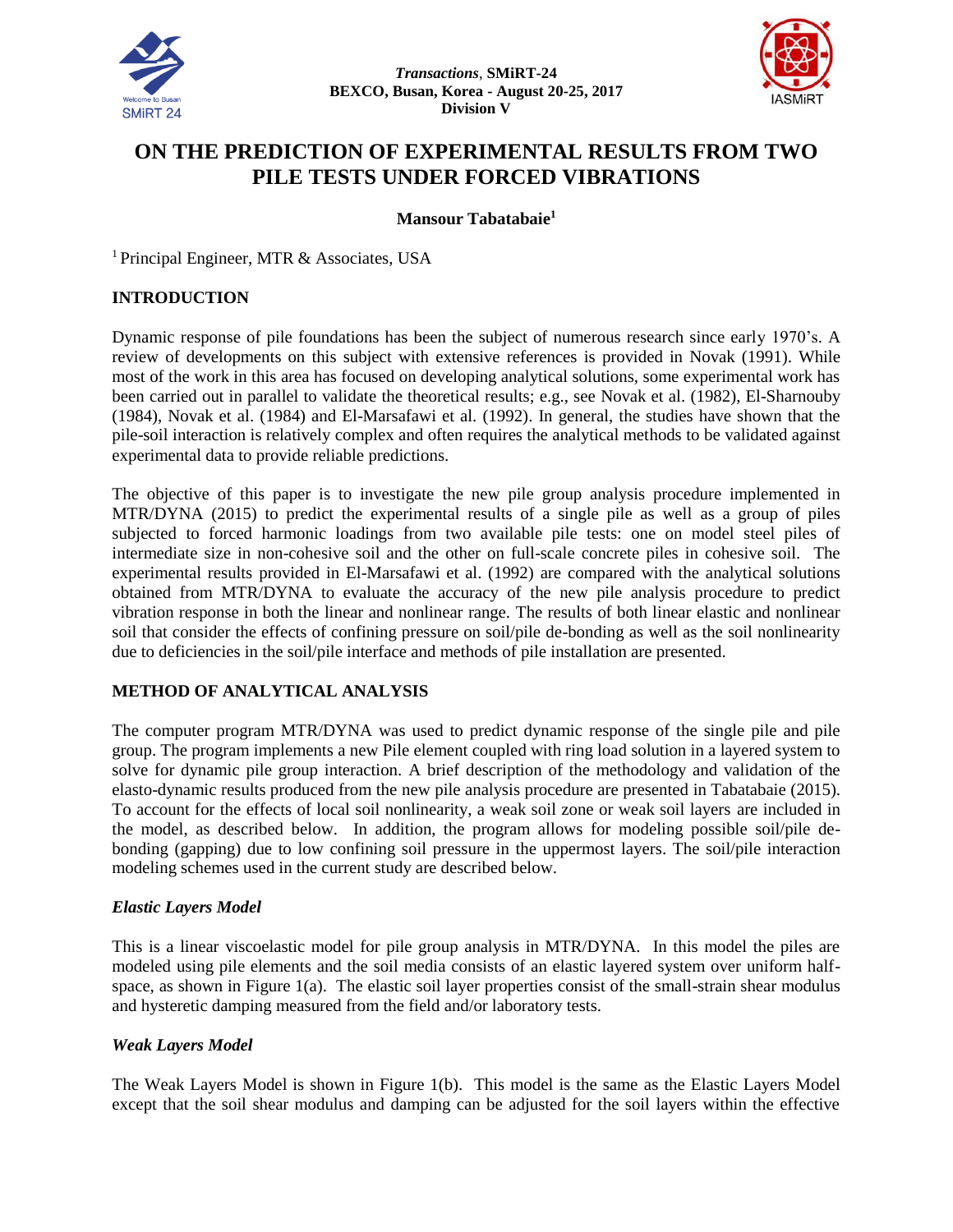length of the piles, Lr, to approximately account for soil nonlinearity. In general, the effective length of the piles is equal to 5 to 8 pile-diameter for the horizontal excitation and full pile length for the vertical and rocking excitations.

# *Weak Zone Model*

The Weak Zone Model for a single pile is shown in Figure 1(c). This model is the same as the Elastic Layers Model except that an annular weak zone of thickness, t, modeled by solid elements is incorporated between each pile and the surrounding soil. The thickness and properties of the weak zone are then set to account for the effects of local soil nonlinearity in the pile vicinity.

All three modeling schemes discussed above allow an optional gapping to be specified between the pile and soil from the ground surface to a depth of  $L<sub>g</sub>$  (see Figure 1). Within the specified gap zone there is no transfer of stresses between the piles and surrounding soil.



Figure 1. MTR/DYNA Pile Modeling Schemes

The inclusion of a weak zone around the piles significantly increases the size of the analysis Model, which can make it computationally prohibitive for analysis of even a medium group of piles. The Weak Layers Model is a numerically efficient alternative to the Weak Zone Model for analysis of pile groups, and is found to provide equally accurate results as the Weak Zone Model.

Properties of the weak zone or weak layers are set through an iterative procedure in which the soil shear modulus and material damping are adjusted in each iteration for each frequency based on the calculated soil shear strains. However, in actual applications, the properties of the weak zone or weak layers may be set in advance based on the maximum foundation vibration amplitude to reduce the computer run time.

In the following sections, all three modeling schemes are used to predict the dynamic response of both the single pile and pile group tests. The nonlinear soil properties are selected to best match the test results, as appropriate, which, in turn, provide a guidance on how to set the weak layers or weak zone properties.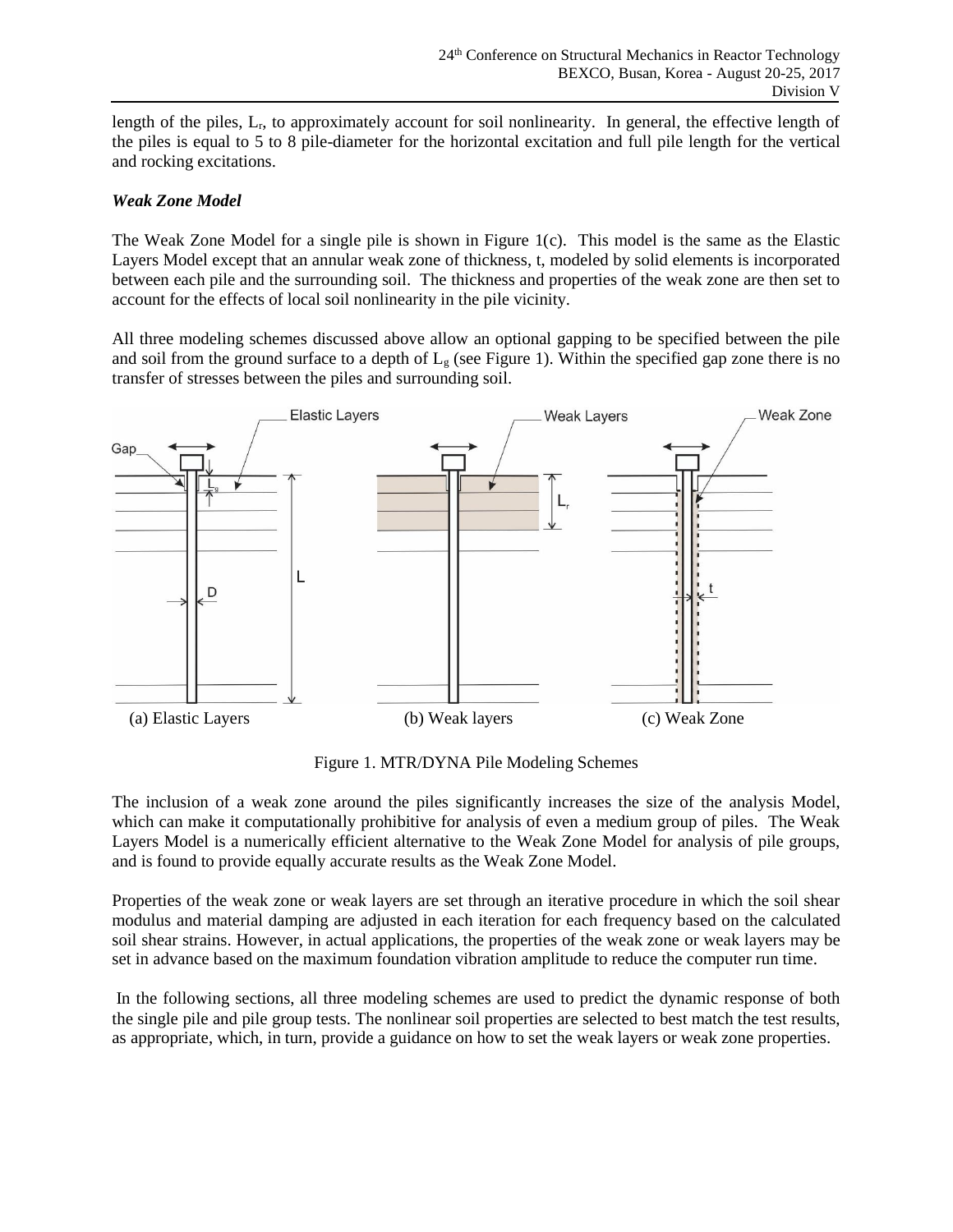#### **TESTS ON MODEL STEEL PILES IN NON-COHESIVE SOIL**

The first experimental results are from a group of model piles as well as a single pile subjected to low amplitude vertical and horizontal vibrations (El-Marsafawi, et al., 1992). The pile group consists of 6 hollow steel piles, 101.6 mm in outside diameter and 6.35 mm in wall thickness, connected at the top to a concrete cap. The piles are equipped with a conical plug and hydraulically driven 2.9 m below ground surface with a free length of  $0.3$  m. The piles are spaced 305 mm center-to-center (c/c) in the x-direction and 406 mm  $c/c$  in the y-direction giving a pile spacing to diameter ratio of  $s/d = 3$  and 4, respectively. The single pile test was performed on pile No. 1 of the group prior to pouring the concrete cap. Figure 2 shows the layout of pile group and single pile test. Pile material damping ratio is assumed to be 0.25%. Other pile material properties correspond to typical steel material.

The soil consists of a layered stratum of silty fine sand and sandy silt with a gravel seam, overlying dense silty till at a depth of 2.9 m below ground surface. The measured small-strain soil shear wave velocity ranges from approximately 65 m/s at the ground surface to about 190 m/s at a depth of about 3.5 m below grade. The ground water table is located at 16 m below grade.

The pile group is excited harmonically using a mechanical oscillator that produces forces proportional to the square of excitation frequency. The vertical response was measured at equidistant positions from the foundation center on the two axes of symmetry, and the results were averaged to eliminate the rocking mode. The horizontal and rocking responses due to a horizontal force applied in the x-direction are measured and reported at the level of foundation center of gravity (CG). The soil density is 1,780 kg/m<sup>3</sup> for the soil material above the till and 1,860 kg/m<sup>3</sup> for the till layer. The assumed soil Poisson's ratio and material damping are 0.3 and 2.5%, respectively for all layers.



Figure 2 – Layout of Single Pile and Pile Group for Steel Pile Tests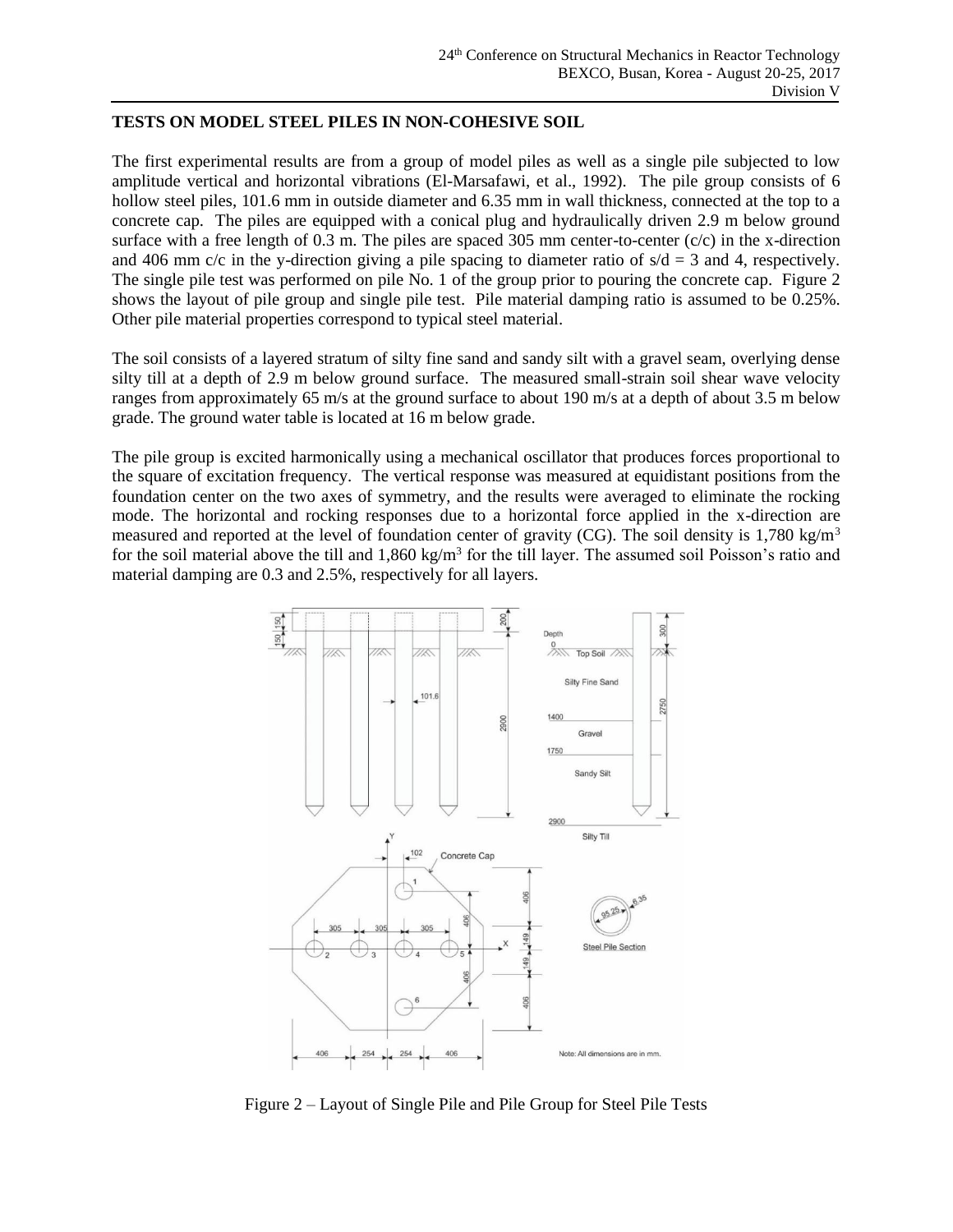# *Comparison of Theoretical versus Experimental Results*

The steady-state responses of the pile foundation were measured with three levels of excitation intensities for different frequencies to establish the amplitude versus frequency response curves. The experimental results are presented for discrete frequencies and different excitation intensities, mee where the excitation force is given by:

$$
F(t) = (m_e e) \omega^2 \cos \omega t \tag{1}
$$

And normalized response amplitudes are defined as:

$$
A = (m / m_e e) u \qquad \text{for translation} \tag{2}
$$

$$
A' = [I / (m_e e, Z_e)] \psi \quad \text{for rotation}
$$
 (3)

In the above equations, u and  $\psi$  are the measured translational and rotational response amplitudes, m is the total mass, I is the mass moment of inertia and  $Z_e$  is the height of horizontal excitation above the CG. Similar normalization is applied to the calculated results.

#### Vertical Excitation – Single Pile:

The normalized experimental vertical responses of the single pile due to three vertical excitation intensities (m<sub>e</sub>e = 2.45, 4.92 and 9.89 kg-mm) are shown in Figure 3. The results are for m = 941 kg and frequency range of 6 to 62 Hz. The maximum measured vertical displacement is 0.07mm. For this relatively large displacement (displacement to pile diameter ratio,  $u/d = 6.9 \times 10^{-4}$ ), the measured response reveals some nonlinearity in the system, as shown in Figure 2 by a shift in the resonant frequency toward lower frequencies and an increase in the resonance amplitude with increasing intensity of loading. it is further noted that if the soil behaves in the linear range, the response would be independent of the intensity of excitation and all normalized response curves would then collapse on to a single curve.

The response of single pile calculated using the Elastic Layers model is shown as a solid black line in Figure 3. Comparison of the Elastic Layers results with the experimental results corresponding to the lowest amplitude vibration (i.e.  $m_e e = 2.45$  kg-mm having  $u/d = 1.4$  x  $10^{-4}$ ) show reasonably good agreement in terms of the resonant frequency (52 versus 50 Hz) but the predicted response amplitude at resonance is lower than the measured value by a factor of about 1.6 indicating an overestimation of theoretical radiation damping.

To account for the effects of soil nonlinearity at higher excitation intensities (i.e.  $m_e e = 4.92$  and 9.89 kgmm), a weak zone was included around the pile. The shear modulus of the weak zone was reduced to 10 percent of the surrounding soil ( $G_w = G_s / 10$ ). The results of the Weak Zone model shown as black longdash line in Figure 3 show good agreement with the experimental results of higher intensity vibrations in terms of the resonant frequency but the resonant amplitudes are still lower by a factor of about 2, again indicating overestimation of theoretical radiation damping. Also, shown in Figure 3 are the results of the Weak Layers model with  $G_w = G_s / 1.5$  shown as black short dash line in Figure 3. Again, the resonant frequency shows good agreement with the results of higher intensity excitations but the resonant amplitude is lower than the measured values by a factor of about 2.5 indicating overestimation of radiation damping. The results of the Elastic Layers and Weak Zone models with 50% cap on the radiation damping applied to all frequency responses are shown as blue solid and blue long dash line in Figure 3, respectively. As shown in Figure 3, by capping the theoretical radiation damping at 50%, satisfactory agreement between the predicted and measured response curves are obtained.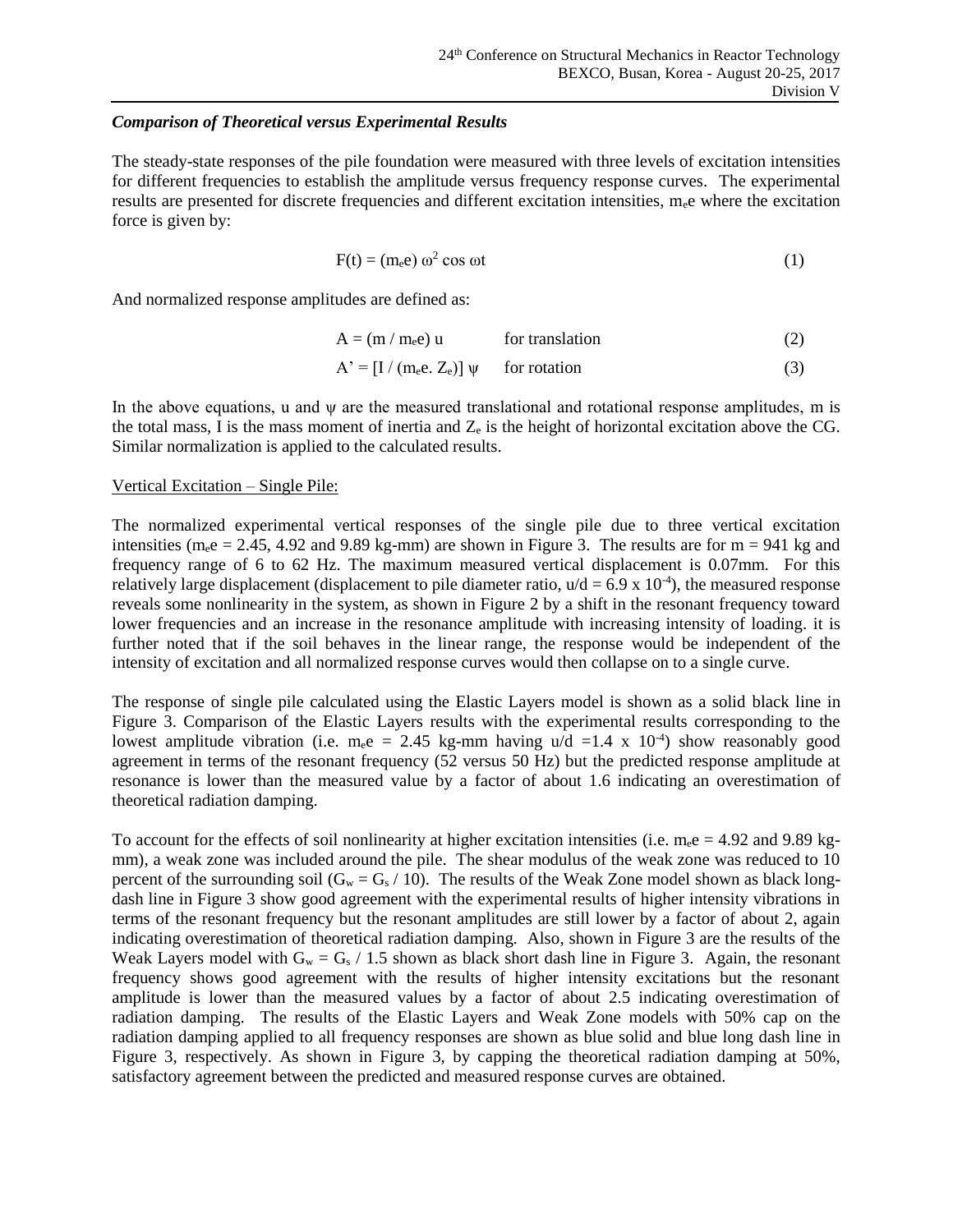

Figure 3 – Comparison of Predicted vs. Measured Foundation Vertical Response due to Vertical Excitation, Steel Single Pile

# Vertical Excitation – Pile Group:

The normalized experimental vertical response of the pile group for the three excitation intensities above are shown in Figure 4. The results are for  $m = 1,874$  kg. The maximum measured vertical displacement is 0.028 mm. For such a small displacement ( $u/d = 2.8 \times 10^{-4}$ ), all three response curves are very similar indicating that the soil behavior is in the linear range. The vertical response of pile group calculated using the Elastic Layers model is shown as a solid line and compared with the measured data in Figure 4. As seen in Figure 4, although the resonant peak was not reached, there is reasonably good agreement in the overall trend of the predicted and measured responses except that the predicted peak response appear to be somewhat lower than the experimental results indicating moderate overestimation of radiation damping. Applying 70% cap on the radiation damping, the predicted vertical response curve shows improved agreement with measured resonant amplitude and frequency (see dash line in Figure 4).



Figure 4 – Comparison of Predicted vs. Measured Foundation Vertical Response due to Vertical Excitation, Steel Pile Group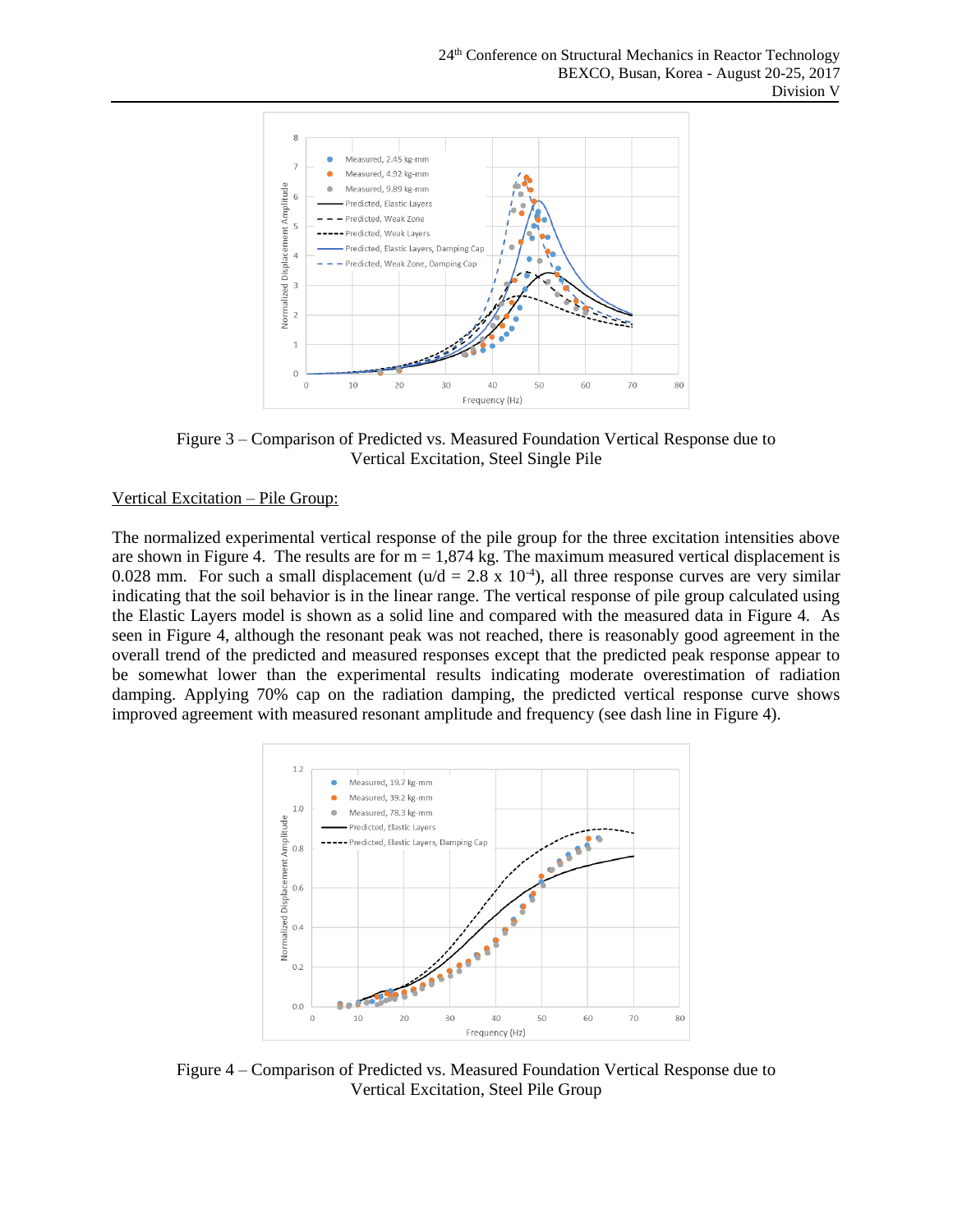#### Horizontal Excitation, Pile Group:

The normalized experimental horizontal and rocking responses of the pile group due to horizontal vibration with three levels of excitation intensities above are shown in Figure 5 and 6, respectively. The maximum horizontal displacement is 0.18 mm ( $u/d = 1.8 \times 10^{-3}$ ). This indicates minor nonlinearity as evidenced by small scattering of the data points at the same frequency. The predicted horizontal and rocking responses calculated using the Elastic Layers model are shown as a solid line and compared with the measured data in Figure 5 and 6, respectively. Comparison of the measured versus calculated results show excellent agreement in terms of the resonant frequency as well as the shape of the response curves except for the predicted amplitude at resonance, which for the primary horizontal response is lower than the measured amplitude by a factor of about 2, again indicating an overestimation of theoretical radiation damping.



Figure 5 – Comparison of Predicted vs. Measured Foundation Horizontal Response due to Horizontal Excitation, Steel Pile Group



Figure 6 – Comparison of Predicted vs. Measured Foundation Rocking Response due to Horizontal Excitation, Steel Pile Group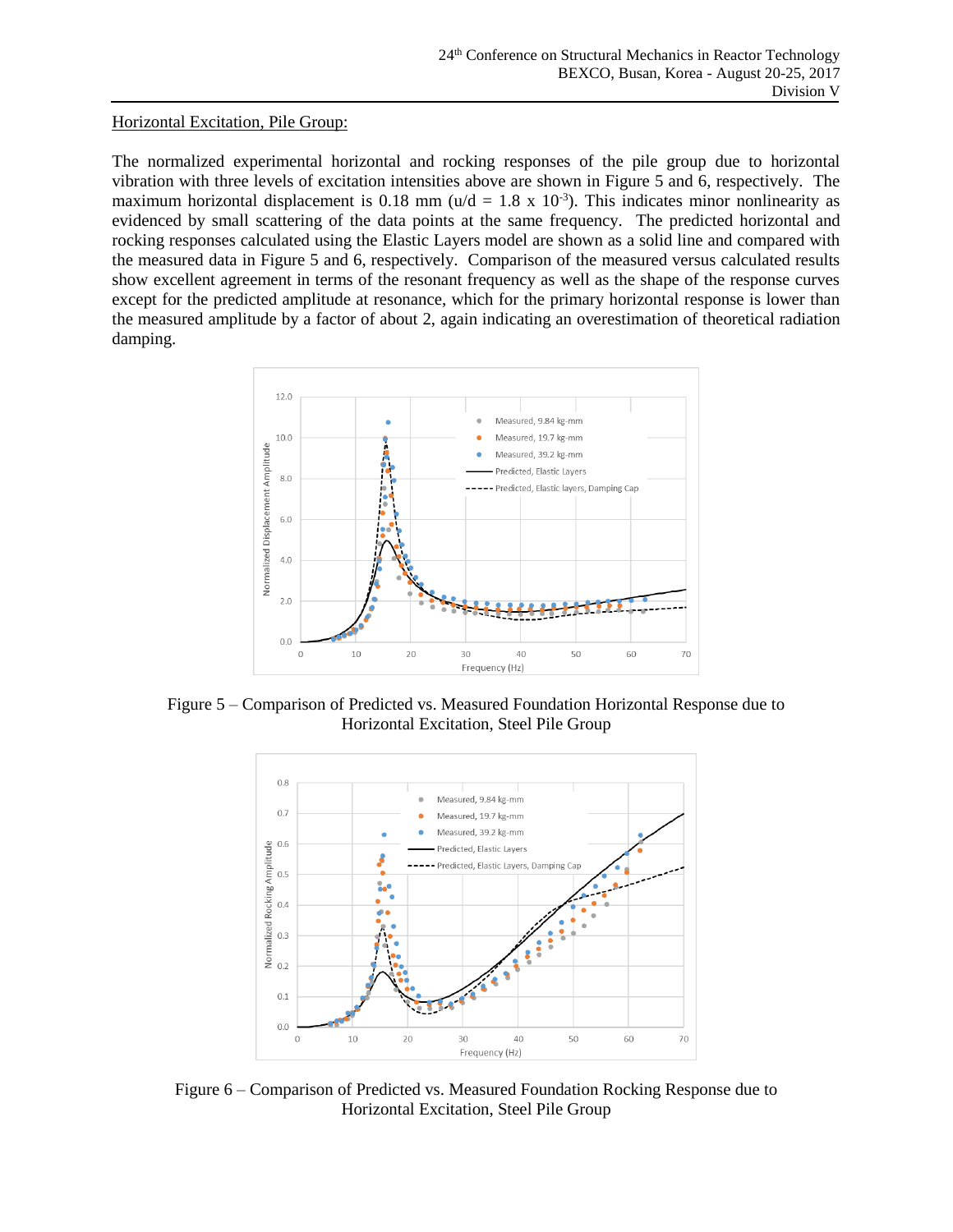Applying 50% cap on the radiation damping, the predicted horizontal response curve shows excellent agreement with the measured data (see dash line in Figure 5). The rocking response curve due to horizontal excitation also show improved agreement with the measured data at frequencies below 50 Hz (see dash line in Figure 6).

# **TESTS ON FULL-SCALE REINFORCED CONCRETE PILES IN COHESIVE SOIL**

The second experimental data are from a full-scale test on a group of concrete piles subjected to small amplitude horizontal vibrations as well as a single pile undergoing large amplitude vibrations (El-Marsafawi, et al., 1992). Full scale tests provide valuable information because the soil-pile interaction is greatly influenced by the method of pile installation and confining pressure. The pile group consists of 6 cast-in-place reinforced concrete piles, 0.32m in diameter and 7.5 meter in length and extending 0.25m above grade, connected at the top to a rigid concrete pile cap. The piles are spaced 0.9 m center-to-center  $(s/d = 2.8)$ . Figure 7 shows the layout of pile group and single pile test and pile properties assumed in the analysis.

The soil profile consists of relatively homogeneous sandy clay to a depth of 30m below grade. The measured low-strain, shear wave velocity ranges from about 130 m/s at the ground surface to 280 m/s at a depth of 7m below grade. The water table is located at 20 m below ground surface.

Both the pile group and single pile are subjected to horizontal harmonic excitation having force amplitude proportional to the square of frequency produced by an exciter fixed to the top of pile caps (see Figure 7). The center of gravity of cap-exciter system was 0.24 and 0.1 m below the cap surface for the pile group and single pile, respectively. The exciting force acted 0.2 m above the cap surface in the y-direction. Both steady state horizontal displacement and rotation about x-axis were measured at the foundation surface with increasing excitation frequencies to establish the response curves.



Figure 7 – Layout of Single Pile and Pile Group for Concrete Pile Tests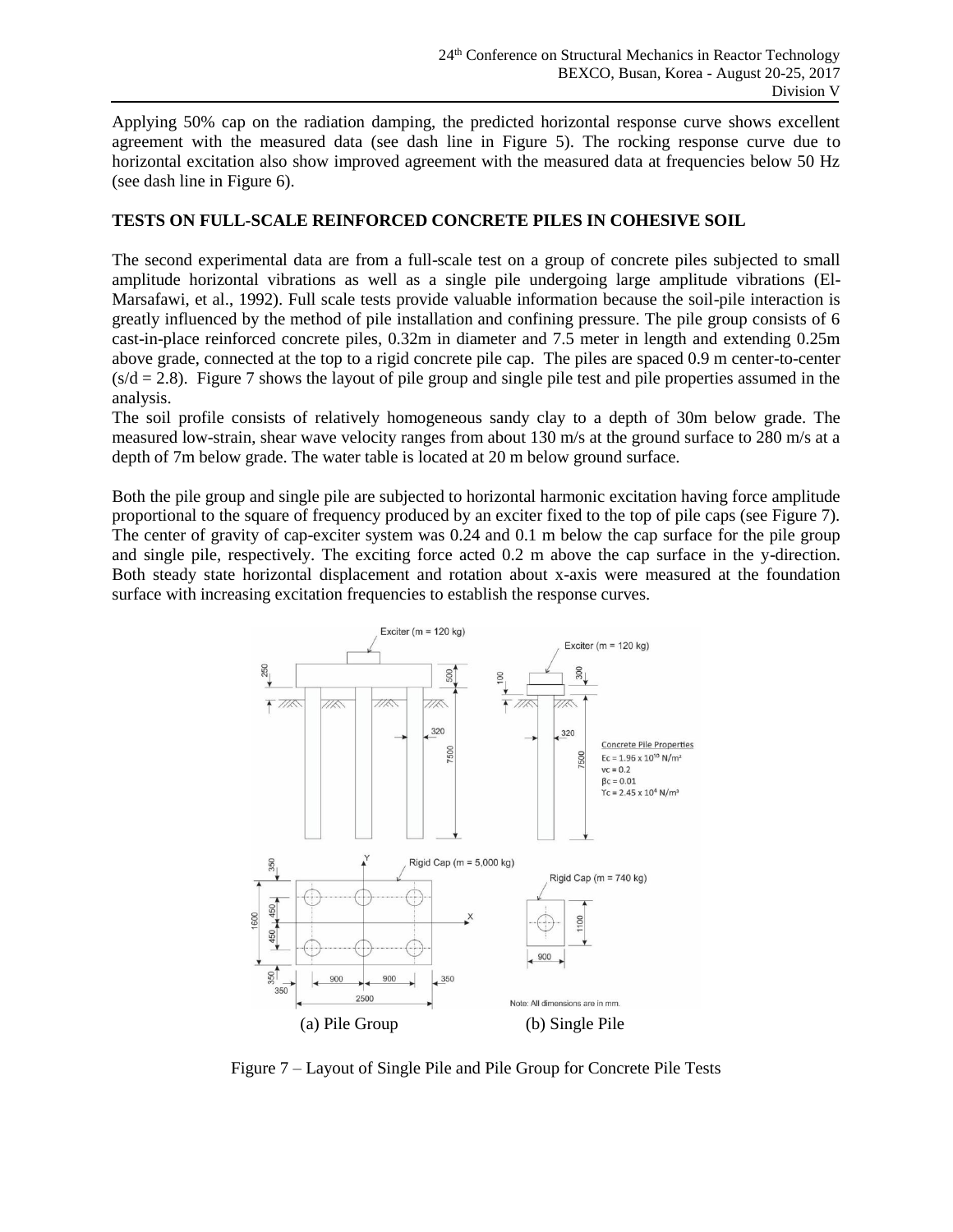# *Comparison of Theoretical versus Experimental Results*

The normalized experimental horizontal responses of the single pile for three excitation intensities (m<sub>e</sub>e = 96, 171 and 259 kg-mm) are shown in Figure 8. The results are provided for  $m = 800$  kg,  $I = 95$  kg.m<sup>2</sup>,  $Z_e$  $= 0.3$ , CG height above pile head  $= 0.2$  m and response at 0.1 m above CG, and for frequency range 4 to 40 Hz. The maximum measured horizontal displacement is 1.0, 1.7 and 2.7 mm for three excitation intensities, respectively. These are relatively large displacements ( $u/d = 3.1 \times 10^{-3}$ , 5.3 x 10<sup>-3</sup> and 8.5 x 10<sup>-3</sup>) for which appreciable change in the resonant frequency and amplitude of resonance with exceeding excitation intensities can be observed (see Figure 8). This implies that for all three excitation intensities, the soil behavior is in the nonlinear range.

The predicted results using the Elastic Layers model are shown by a solid line and compared with the measured data in Figure 8. As shown in Figure 8, the amplitude of the peak response is slightly higher than the measured value but the resonant frequency is grossly overestimated (25Hz vs 17Hz). Because of relatively large pile displacement, softening of the soil stiffness along the effective length of the pile as well as possible separation of the pile from soil due to low confining pressure near grade (gapping) can be expected. To approximately accommodate for the above effects, both a Weak Zone model and Weak Layers model were introduced to match the measured data. For the weak zone the shear modulus was reduced by a factor of 10, as compared to the surrounding soil ( $G_w = G_s / 10$ ) and soil damping was increased by a factor of 2. In addition, a small soil-pile separation of 0.3 m was used at the top. The results of the Weak Zone model show significant improvement over the Elastic Layers model results in terms of the overall shape of the response curve and resonant frequency but the amplitude of resonance is overestimated by a factor of about 1.5 (see long dash line in Figure 8). For the Weak Layers model, the shear modulus of soil layers along the effective length of the pile was reduced by a factor of 2 ( $G_w = G_s /$ 2) and a small soil-pile separation of 0.2 m was used at the top. With the above set properties, the Weak Layers model show very good agreement with measured response curves (see short dash line in Figure 8).



Figure 8 – Comparison of Predicted vs. Measured Foundation Horizontal Response due to Horizontal Excitation, Single Concrete Pile

The normalized experimental horizontal and rotational responses of the pile group subjected to three horizontal excitation intensities above are shown in Figure 9 and 10, respectively. The results are provided for m = 5,120 kg, I = 1,200 kg.m<sup>2</sup>,  $Z_e = 0.44$ , CG height above pile head = 0.26 m and response at 0.24 m above CG. The maximum measured horizontal displacement is 0.1 mm. At such small displacement ( $u/d = 3.1 \times 10^{-4}$ ), no appreciable change in the resonant frequency and resonance amplitude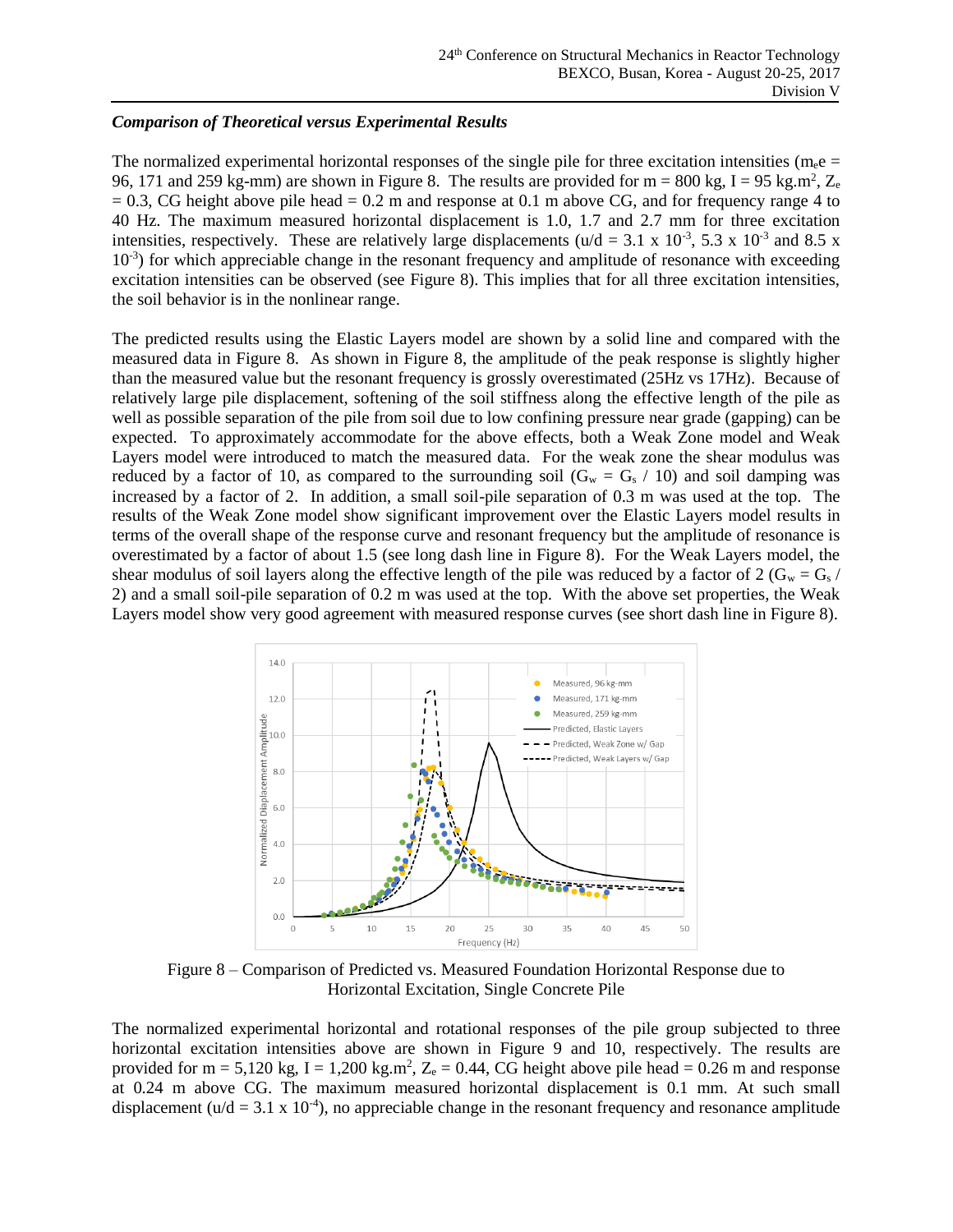from different excitation intensities is observed, as shown in Figure 9 and 10. The predicted response of pile group using the Elastic Layers model are shown by a solid line in Figure 9 for the horizontal response and in Figure 10 for the rotational response. As shown in Figures 9 and 10, the amplitude of peak response is comparable to measured value of the first mode but the resonant frequency is grossly overestimated (50Hz vs 24Hz), which in turn implies over-estimation of soil stiffness.



Figure 9 – Comparison of Predicted vs. Measured Foundation Horizontal Response due to Horizontal Excitation, Concrete Pile Group



Figure 10 – Comparison of Predicted vs. Measured Foundation Rocking Response due to Horizontal Excitation, Concrete Pile Group

Because of the relatively small soil response (about  $3.1 \times 10^{-4}$  of pile radius), soil-pile separation or soil stiffness softening due to nonlinear soil response is not expected. Nonetheless, the method of pile installation where the concrete piles are cast in predrilled holes as compared to driven piles is likely to result in deficiencies at soil/pile interface that can affect the bonding between the soil and pile. To better match the observed results, the soil shear modulus had to be reduced by a factor 10 using the Weak Layers model and Weak Zone model. With this reduced stiffness, a significant improvement in the